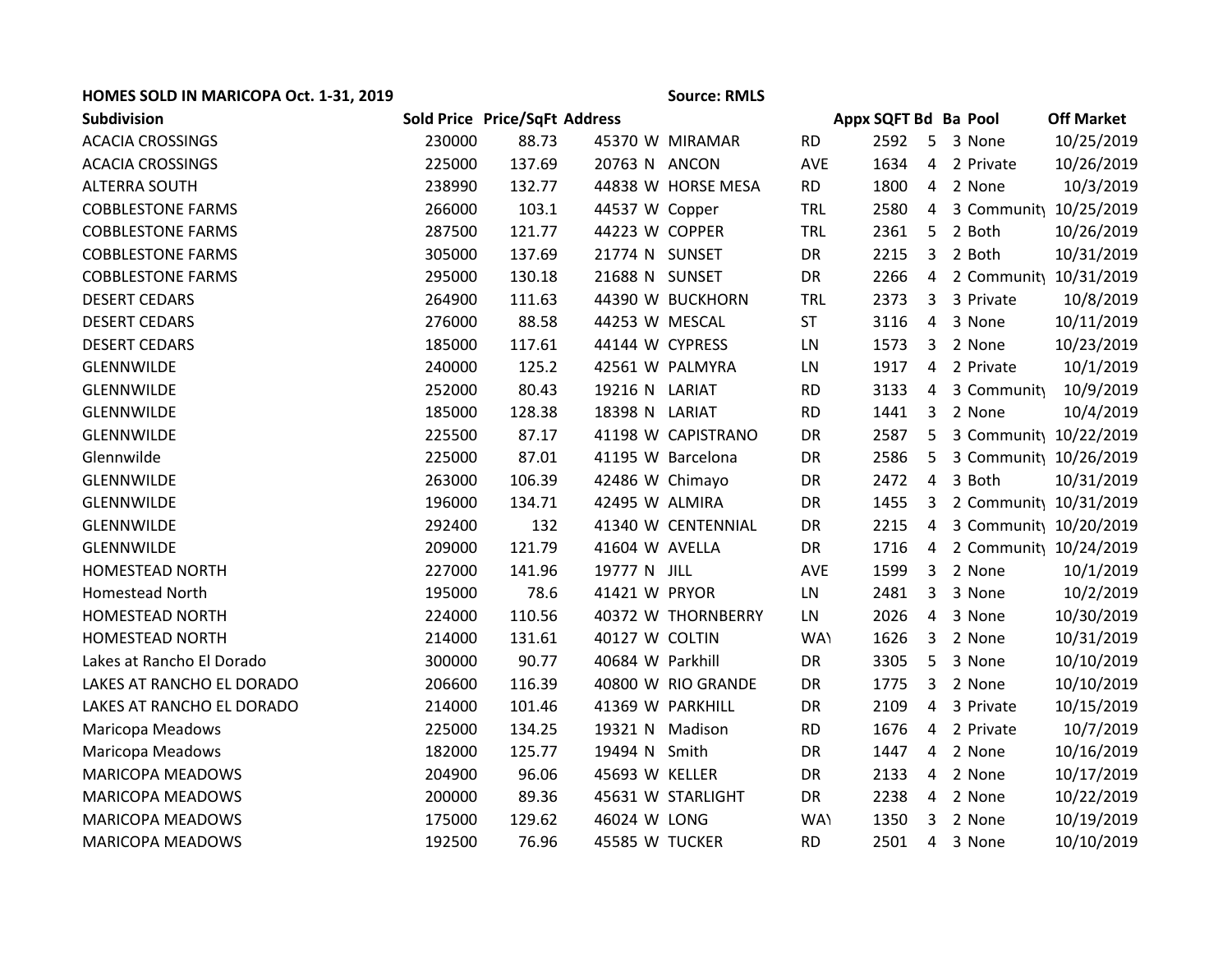| <b>MARICOPA MEADOWS</b>   | 203000 | 106.23 | 45989 W HOLLY   |                            | DR        | 1911 | 3              | 2 None                             | 10/29/2019 |
|---------------------------|--------|--------|-----------------|----------------------------|-----------|------|----------------|------------------------------------|------------|
| <b>Maricopa Meadows</b>   | 217500 | 73.8   | 46168 W SONNY   |                            | <b>RD</b> | 2947 | 4              | 3 None                             | 10/1/2019  |
| <b>MARICOPA MEADOWS</b>   | 207000 | 107.42 | 45672 W TULIP   |                            | LN        | 1927 | $\overline{4}$ | 2 None                             | 10/30/2019 |
| <b>MARICOPA MEADOWS</b>   | 335000 | 100.96 | 17798 N KARI    |                            | LN        | 3318 | 5              | 4 Private                          | 10/7/2019  |
| Maricopa Meadows          | 190000 | 69.21  | 45665 W TULIP   |                            | LN        | 2745 | 5              | 3 None                             | 10/23/2019 |
| <b>PROVINCE</b>           | 265000 | 151.86 |                 | 20167 N WINTER ESCAPE      | <b>CT</b> | 1745 | 3              | 2 Community                        | 10/3/2019  |
| <b>PROVINCE</b>           | 315000 | 149.36 |                 | 42793 W WHISPERING WINI LN |           | 2109 | 3              | 3 Communit <sub>1</sub> 10/28/2019 |            |
| <b>PROVINCE</b>           | 280000 | 121.05 |                 | 42817 W MISTY MORNING      | LN        | 2313 | $2^{\circ}$    | 3 Communit <sub>1</sub> 10/13/2019 |            |
| <b>PROVINCE</b>           | 275000 | 161.85 |                 | 42416 W NORTH STAR         | DR        | 1699 | $2^{\circ}$    | 2 Communit <sub>)</sub> 10/12/2019 |            |
| RANCHO EL DORADO          | 257500 | 85.34  | 22402 N VAN LOO |                            | DR        | 3017 | 5              | 3 None                             | 10/22/2019 |
| RANCHO EL DORADO          | 205000 | 152.87 |                 | 43189 W CHISHOLM           | DR        | 1341 | 3              | 2 None                             | 10/3/2019  |
| RANCHO EL DORADO          | 205000 | 88.78  | 42586 W ANNE    |                            | LN        | 2309 | $\overline{4}$ | 3 None                             | 10/3/2019  |
| RANCHO EL DORADO          | 209900 | 124.27 | 41919 W SPARKS  |                            | <b>CT</b> | 1689 |                | 4 2 None                           | 10/12/2019 |
| Rancho El Dorado          | 220000 | 95.19  | 43322 W Sunland |                            | DR        | 2311 | 3              | 2 None                             | 10/15/2019 |
| RANCHO EL DORADO          | 187500 | 130.11 | 43890 W CAHILL  |                            | DR        | 1441 | 3              | 2 None                             | 10/15/2019 |
| RANCHO EL DORADO          | 190500 | 121.72 | 43732 W CALE    |                            | DR        | 1565 | 3              | 2 None                             | 10/17/2019 |
| RANCHO EL DORADO          | 225000 | 97.36  |                 | 42376 W CHISHOLM           | DR        | 2311 | 3              | 2 None                             | 10/19/2019 |
| RANCHO EL DORADO          | 220000 | 152.67 | 43895 W CAHILL  |                            | DR        | 1441 | 3              | 2 Private                          | 10/6/2019  |
| RANCHO EL DORADO          | 177000 | 122.83 | 21826 N BRADEN  |                            | <b>RD</b> | 1441 | 3              | 2 None                             | 10/16/2019 |
| RANCHO EL DORADO          | 197000 | 118.18 | 42312 W BUNKER  |                            | DR        | 1667 | 3              | 2 None                             | 10/1/2019  |
| RANCHO EL DORADO          | 319000 | 108.39 | 42488 W Venture |                            | <b>RD</b> | 2943 | $\overline{4}$ | 3 Private                          | 10/17/2019 |
| RANCHO EL DORADO          | 220000 | 100.64 |                 | 42442 W HILLMAN            | DR        | 2186 | $\mathbf{3}$   | 3 None                             | 10/31/2019 |
| Rancho El Dorado          | 190000 | 99.37  |                 | 43741 W Rio Grande         | DR        | 1912 | $\overline{4}$ | 3 None                             | 10/11/2019 |
| RANCHO MIRAGE ESTATES     | 212478 | 68.63  |                 | 38045 W MONTSERRAT         | <b>ST</b> | 3096 | 4              | 3 None                             | 10/23/2019 |
| RANCHO MIRAGE ESTATES     | 219900 | 119.64 | 37411 W LA PAZ  |                            | <b>ST</b> | 1838 | 3              | 2 None                             | 10/1/2019  |
| <b>SANTA ROSA SPRINGS</b> | 178000 | 148.33 | 42244 W CALLE   |                            | <b>ST</b> | 1200 | 3              | 2 None                             | 10/12/2019 |
| <b>SANTA ROSA SPRINGS</b> | 220000 | 115.12 |                 | 17011 N Rosemont           | <b>ST</b> | 1911 | $\overline{4}$ | 2 None                             | 10/22/2019 |
| SANTA ROSA SPRINGS        | 255000 | 115.43 | 41996 W QUINTO  |                            | DR        | 2209 | 4              | 3 None                             | 10/5/2019  |
| <b>SENITA</b>             | 200000 | 82.51  |                 | 42933 W MARTIE LYNN        | <b>RD</b> | 2424 | 4              | 3 None                             | 10/2/2019  |
| <b>SENITA</b>             | 274000 | 65.91  |                 | 43577 W COWPATH            | <b>RD</b> | 4157 | 5              | 3 None                             | 10/31/2019 |
| Senita                    | 215000 | 96.75  | 42916 W Samuel  |                            | DR        | 2222 | 4              | 3 None                             | 10/9/2019  |
| <b>SMITH FARMS</b>        | 212500 | 113.64 | 40881 W TAMARA  |                            | LN        | 1870 | 3              | 2 Community                        | 10/4/2019  |
| <b>SMITH FARMS</b>        | 200000 | 97.75  | 40450 W MOLLY   |                            | LN        | 2046 | 3              | 2 Communit <sub>)</sub> 10/30/2019 |            |
| SORRENTO                  | 213990 | 117.12 | 37279 W CAPRI   |                            | AVE       | 1827 | $\overline{4}$ | 2 None                             | 10/8/2019  |